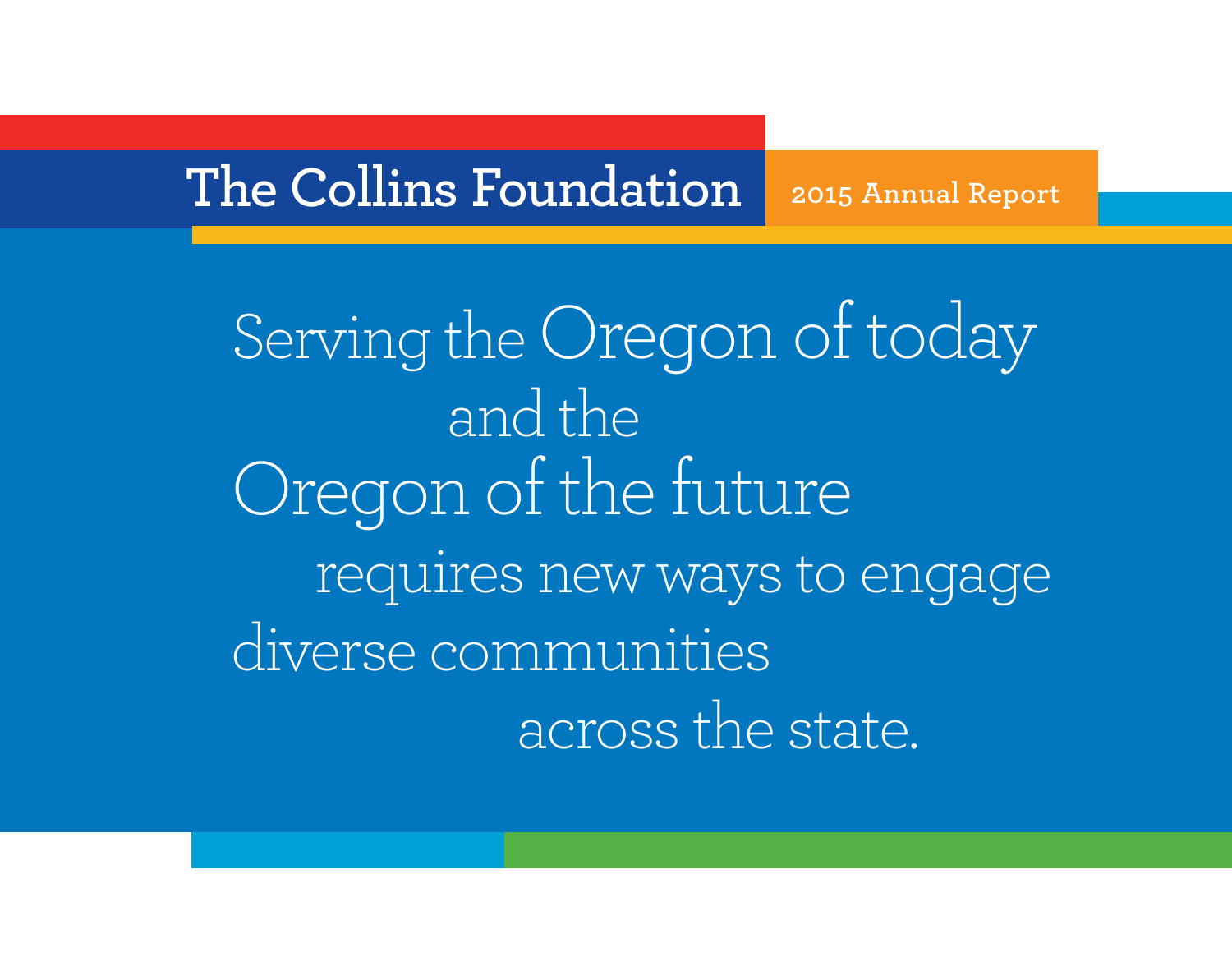# *Reflections from retiring Trustee Ralph Bolliger* We strive to manage over \$200 million



*In fall 2015, longtime Trustee Ralph Bolliger announced his retirement, effective spring 2016. He recently shared some reflections on his 36 years of service with the Foundation.*

#### **You've been on the Board for 36 years. What changes have you seen?**

When I started in 1980, there were three trustees and we had about \$30 million. Now we have six trustees and over \$200 million. In Oregon, The Collins Foundation was the only foundation that had significant assets. There were just a few smaller foundations.

Our Board meetings would start at 10:00 a.m. We'd consider around 20 grant requests. Sometimes the Treasurer and I would look at each other back then and say, we'd better stretch this out so we can be here long enough to have lunch! Now we have about 40 full proposals that we review, with up to 30 more summarized.

and use our best judgment to ensure that the grants we make will effectively improve the lives of Oregonians.

The grant requests were, almost literally, on the back of an envelope. "We need a new roof for the senior center. It will cost \$10,000. Please send it." Now the grant requests are much more sophisticated and complete. Also, when I started, the staff did not make site visits. Eventually that changed. Reading a grant request and then going out and taking a look can make a 180-degree difference.

## **How have the needs of the community changed?**

After computers came in, during the 1980s and '90s we received many requests for computers to handle donor lists, bookkeeping, and human resources. Later it seemed everybody needed a van to transport students, patients, etc. Now the work is more complex, and there are significantly more hungry and homeless people, even in the smaller towns.

In the last ten years we have seen a significant increase in the number of requests for food, shelter, and medical care, with many groups doing creative activities to help meet those needs. Sexual and domestic violence requests have surged.